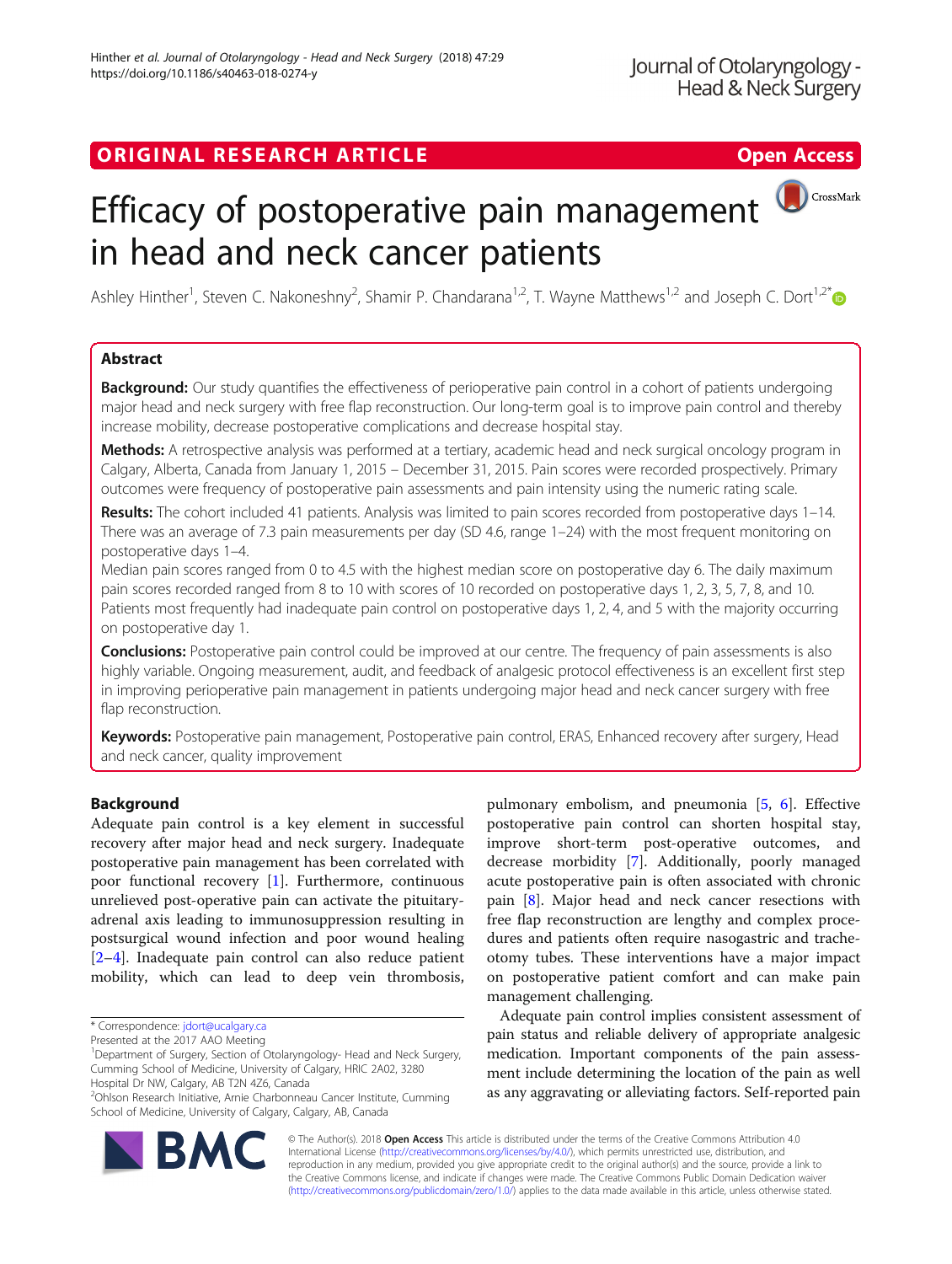<span id="page-1-0"></span>intensity is the most commonly assessed bedside pain dimension. Anderson et al. found that lack of pain assessment was a major barrier to achieving adequate pain control [\[9\]](#page-5-0). Optimal pain assessment requires standardization of schedule and format. Prior authors determined that greater than two pain assessments per day across 4 days is required to have an overall accurate assessment of patients' pain [\[10\]](#page-5-0). Ideally pain is reassessed after each intervention to not only determine the effectiveness of that intervention but also help determine what, if any, additional modifications are needed. Numerous pain intensity measures have been developed and validated. The numeric rating scale (NRS) uses a 0–10 scale to rate the intensity of pain with 10 being the most intense pain [[10](#page-5-0)–[13\]](#page-5-0). As defined by the WHO, poorly controlled pain, or breakthrough pain, is defined as any score on the NRS greater than  $3 \left[14 - 16\right]$  $3 \left[14 - 16\right]$  $3 \left[14 - 16\right]$  $3 \left[14 - 16\right]$  $3 \left[14 - 16\right]$ .

Pain is prevalent in over 50% of cancer patients with the highest prevalence in patients with head and neck cancer (70%) [[17](#page-5-0)]. Orgill et al. reported that only 35% of postlaryngectomy patients received adequate and effective pain management [\[18\]](#page-5-0). Few studies have investigated the effectiveness of pain control in head and neck cancer patients. In most head and neck centers, narcotic analgesics form a major component of postoperative pain control regimens [\[19,](#page-5-0) [20\]](#page-5-0). In our center, similar to others, most patients are managed with intravenous patient controlled analgesia (PCA) for the first five postoperative days and subsequently switched to a combination of narcotic and non-narcotic analgesics (acetaminophen and / or ibuprofen); however, narcotic analgesics have numerous adverse effects that include nausea and vomiting, constipation, sedation, and impaired mobilization [[21](#page-5-0), [22\]](#page-5-0). Furthermore, overuse of narcotics in the perioperative period can lead to subsequent drug dependence and its resulting personal and societal impacts.

The objective of this study was to better understand the effectiveness of our current approach to pain management in patients undergoing major head and neck surgery with free flap reconstruction. The type and effectiveness of our drug regimes, and the consistency and reliability of pain evaluation were of particular interest. We hypothesized there would be considerable variability in the evaluation and effectiveness of our approach to pain management. We also believed there would be generalizable findings that would inform our, and others', practice of pain management in this complex patient population. This information is a critical first step toward improving the overall management of pain in this high-risk patient population.

#### Methods

We performed a retrospective study of all patients undergoing head and neck cancer surgery with free flap reconstruction at the Foothills Medical Centre in Calgary, Alberta,

Canada from January 1, 2015 – December 31, 2015. Pain assessment scores were collected from an in-hospital electronic medical record for the duration of inpatient stay. Patient demographics and treatment data were collected from a prospectively annotated head and neck cancer database. Primary outcomes were frequency of postoperative pain assessments and pain intensity using the NRS. Secondary outcomes were time to mobilization and length of hospital stay.

Table 1 Patient demographics and clinical characteristics

| Characteristic     | Number of subjects (%) |
|--------------------|------------------------|
| Gender             |                        |
| Male               | 32 (78%)               |
| Female             | 9 (22%)                |
| Age (yrs)          |                        |
| Mean (SD)          | 61.2 (12.3)            |
| Range              | 23.6-82.0              |
| Primary site       |                        |
| Oral Cavity        | 23 (56%)               |
| Oropharynx         | 3(7%)                  |
| Larynx             | 4 (10%)                |
| Paranasal Sinus    | 3(7%)                  |
| Skin               | 3(7%)                  |
| Salivary Gland     | 2(5%)                  |
| Other Site         | 3 (7%)                 |
| pT Classification  |                        |
| T <sub>0</sub>     | 3(7%)                  |
| T1                 | 6 (15%)                |
| T <sub>2</sub>     | 13 (32%)               |
| T <sub>3</sub>     | 3(7%)                  |
| T <sub>4</sub>     | 11 (27%)               |
| Tx                 | 5 (12%)                |
| pN Classification  |                        |
| N <sub>0</sub>     | 23 (56%)               |
| N1                 | 4 (10%)                |
| N <sub>2</sub>     | 7 (17%)                |
| Nx                 | 7 (17%)                |
| Clinical Stage     |                        |
| $\mathbf{0}$       | 3(7%)                  |
| I                  | 5 (12%)                |
| Ш                  | 8 (20%)                |
| $\parallel$        | 7 (17%)                |
| IV                 | 13 (32%)               |
| Not Stated         | 5 (12%)                |
| Length of Stay (d) |                        |
| Mean (SD)          | 11.6(5.5)              |
| Range              | $4.0 - 29.0$           |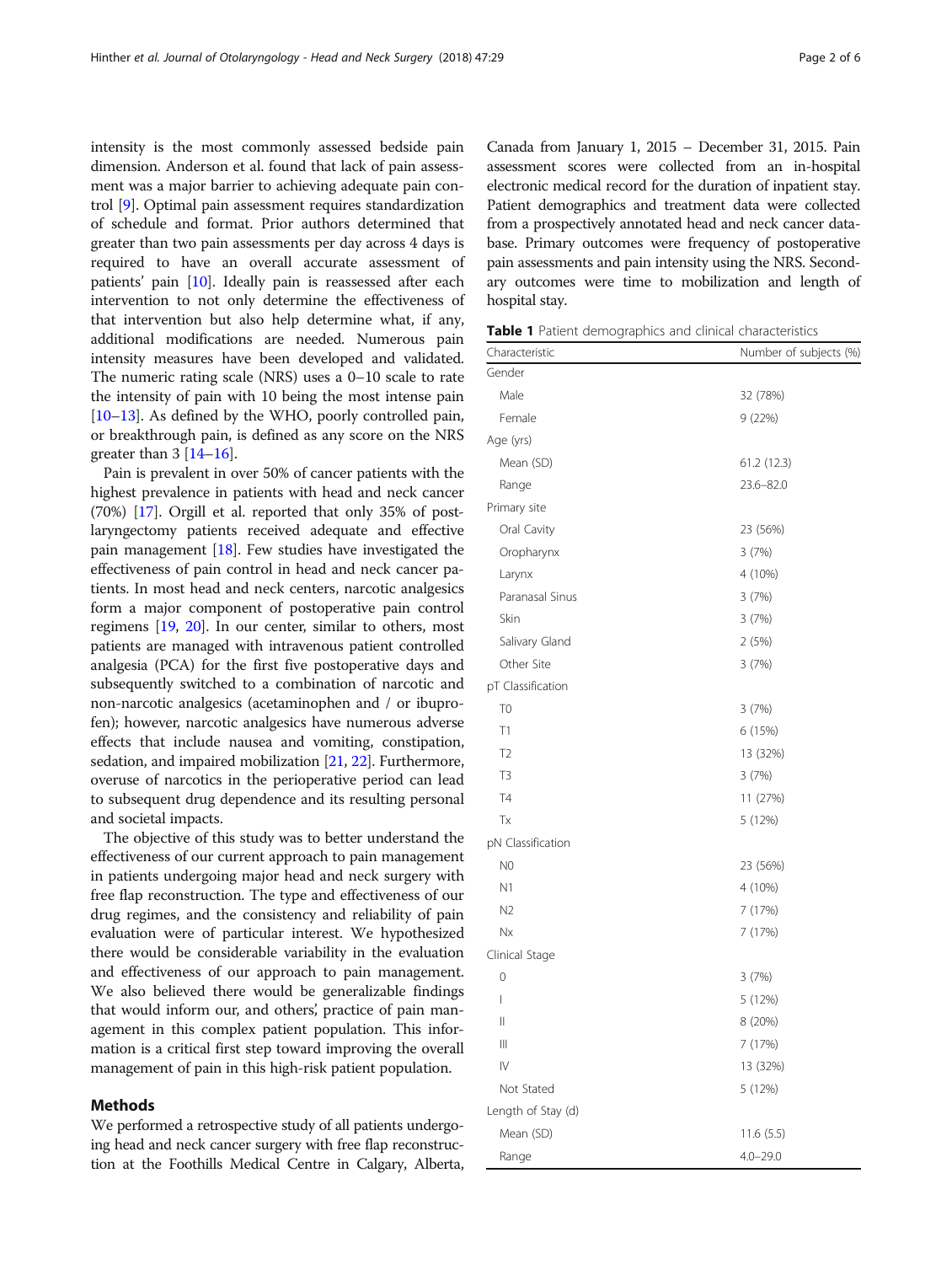

Categorical variables are reported as proportions and continuous data are presented with means +/− standard deviation as appropriate. All data were analyzed using Stata version 15 (Stata Corp, College Station, Tx, USA).

The authors used A pRoject Ethics Community Consensus Initiative (ARECCI) framework to assess for and mitigate ethical risks, including the ARECCI Ethics Screening Tool and the ARECCI Ethics Guidelines. The project was deemed a quality improvement initiative with a minimal risk (ARECCI score = 1).

23–82 years. Pain scores, using the NRS, were analyzed from postoperative days (POD) 1–14.

The mean length of hospital stay was 11.6 days with a range of 4–29 days. By POD 2, 71%  $(n = 29)$  of patients were mobilized and 95% ( $n = 39$ ) were mobilized by POD 5.

There was substantial variability in the number of daily pain assessments in the postoperative period (Fig. 1). On average, 7.3 pain measurements were performed daily  $(SD 4.6, range 1–24)$  with the most frequent monitoring taking place on PODs 1–4.

#### Results

Clinical characteristics of the cohort  $(n = 41)$  are found in Table [1](#page-1-0). The mean age was 61.2 years with a range of

Figure 2 illustrates the proportion of patients receiving more than two pain assessments per day. Again, we found large variability in the number of pain assessments, with the greatest proportion of patients receiving more than

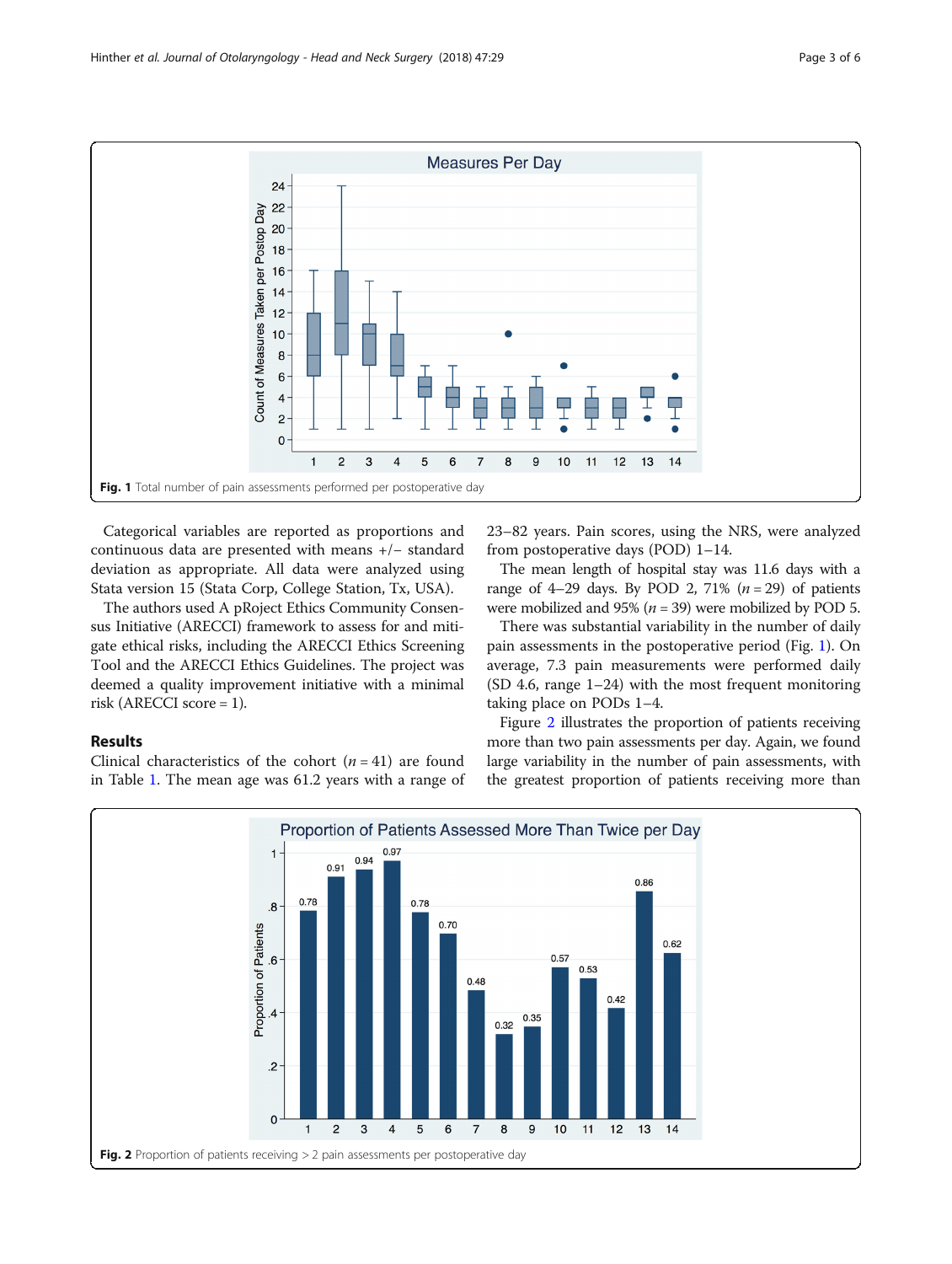<span id="page-3-0"></span>

two assessments per day taking place on PODs 2, 3, 4, and 13. PODs 8 and 9 had the lowest proportion of patients receiving appropriate pain assessments with 32% and 35% of patients receiving greater than two pain assessments that day, respectively. At no time did all of the patients receive an adequate number of daily pain assessments.

Figure 3 shows the maximum and median daily pain scores for all patients. Median pain scores ranged from 0 to 4.5 with the highest median score on POD 6. The daily maximum pain scores recorded ranged from 8 to 10 with scores of 10 recorded on PODs 1, 2, 3, 5, 7, 8, and 10.

Figure 4 demonstrates the efficacy of pain control by indicating the proportion of daily pain scores greater than 3, reflecting poorly controlled pain. 31.5% (531/1684) of

the total recorded pain scores were 5 or greater (not shown), signifying moderate to severe pain for at least part of the postoperative period. High scores were observed in 35 of 41 patients, indicating this is a common problem. Poor pain control was most frequent on PODs 1, 2, 4, 5, and 11 with the highest proportion occurring on POD 1. The highest proportion of patients with adequate pain control occurred on POD 8, 9, and 14.

#### **Discussion**

In this study, we found considerable variation in the frequency of pain assessments and the efficacy of pain control. Despite the frequent use of narcotic-based PCA regimes, many of our patients had pain scores

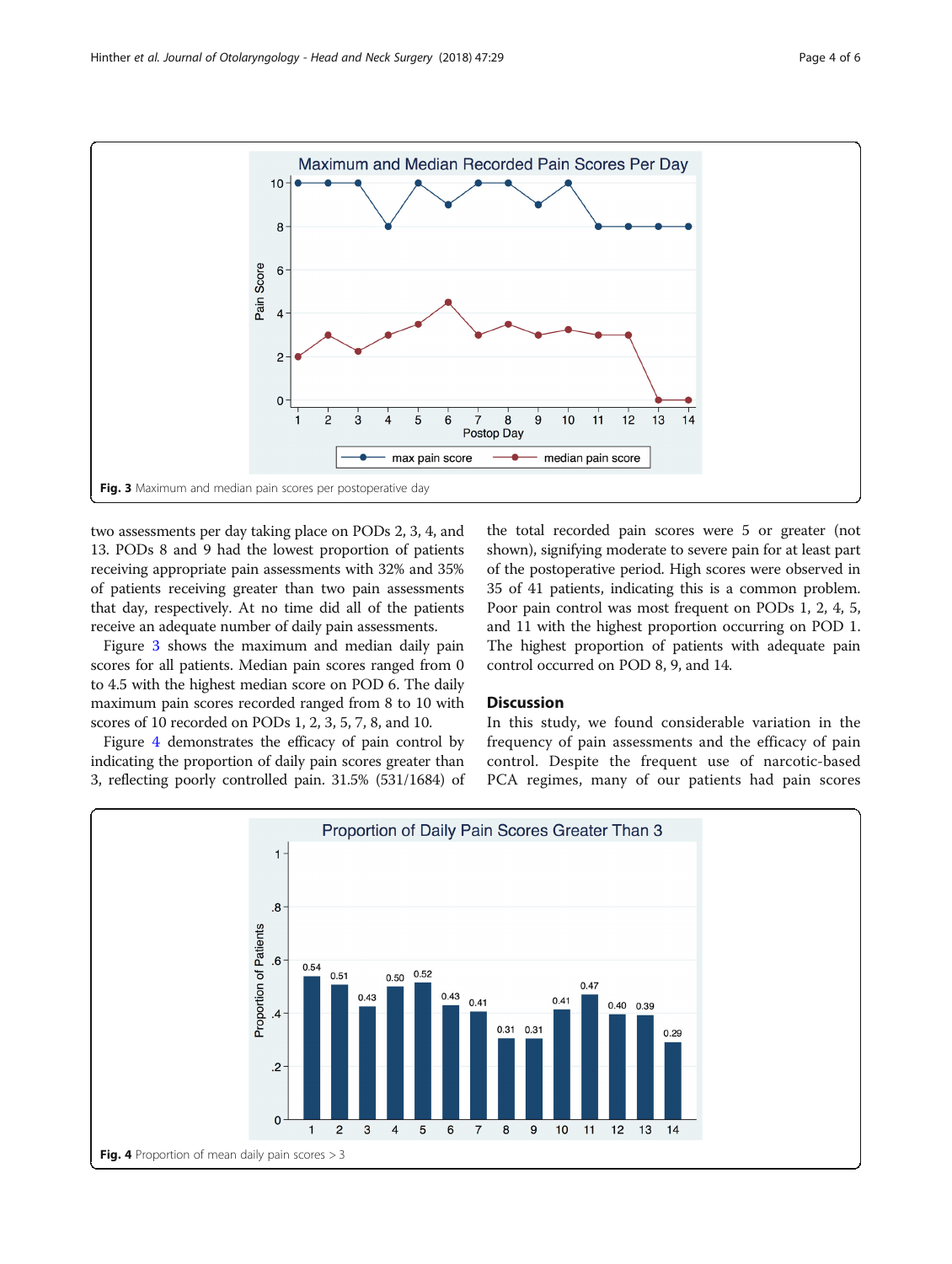greater than 3 with 35 of 41 patients having scores greater than or equal to 5 for at least some part of their hospital stay. These results indicate that current pain management is inconsistent and often ineffective. This study demonstrates there is an opportunity to standardize both postoperative pain assessments and pain management.

Inadequate pain control is a major barrier to a patient's postoperative recovery and can be a factor in the development of postoperative complications. Appropriate pain control not only takes into account the type of analgesic employed, but also the adequacy of pain assessment in order to ensure the patient's pain is controlled. Previous studies suggest that despite the existence of guidelines for managing oncologic pain, pain is inadequately treated in nearly half of cancer patients. Head and neck cancer patients have the highest pain prevalence at 70% [[14](#page-5-0), [23](#page-5-0)]. These studies outline the importance of critically analyzing current pain management and addressing areas of weakness.

We are currently using the NRS for pain assessment. The NRS is a validated pain assessment tool that is easy to administer and record. Pain scores vary considerably throughout the day; therefore, the NRS must be administered frequently to adequately assess pain control. Jensen et al. demonstrated a minimum of three daily assessments per day should be performed for at least the first 4 postoperative days to provide a reliable pain assessment [\[24](#page-5-0)]. Although our results demonstrate a variable number of assessments throughout the day, we also determined there were no significant differences in average pain scores regardless if there were greater than two pain assessments per day (data not shown). We also found there is important inter-patient variability in the number of pain scores recorded per day and considerable intra-patient variability between the numbers of daily pain assessments. The WHO guidelines suggest poorly managed pain is any pain score on the NRS greater than 3 and scores of 5 or greater indicate moderate to severe pain. Figure [4](#page-3-0) shows that a meaningful proportion of our patients are spending time in pain states of 3 or greater and our finding that 31.5% of total recorded pain scores were 5 or greater highlights that many patients (35 of 41) likely had less than optimal pain control.

Multimodal analgesic approaches used in other surgical populations minimize the use of narcotics and provide stable, reliable pain control, reduce postoperative nausea and vomiting, and improve ambulation for most patients [\[24](#page-5-0)–[26](#page-5-0)]. The complex nature of head and neck cancer surgery suggests pain could be managed through a multimodal analgesic approach [[20\]](#page-5-0). A 2014 randomized controlled study demonstrated decreased opioid requirements and length of hospital stay associated with pre-emptive intravenous paracetamol at the time of induction [[27\]](#page-5-0). The French Oto-Rhino-Laryngology- Head and Neck Surgery Society published guidelines pertaining to the management of postoperative pain in head and neck cancer patients. The French guidelines recommend multimodal analgesia; however, this recommendation is not evidence-based and relies upon professional consensus alone [[23,](#page-5-0) [25,](#page-5-0) [28\]](#page-5-0). We therefore believe multimodal analgesia protocols represent an important avenue for further research in the head and neck patient population.

A major challenge in implementing multimodal analgesia is patients' medical comorbidities, which may contraindicate the use of multimodal protocols. Specifically, any patient with past history of peptic ulcer disease, renal failure, or liver disease will limit the use of NSAIDs and paracetamol.

This study is limited by its retrospective design that prevented an assessment of narcotic-induced complications and side effects. The retrospective design also meant we could not control the nature and frequency of analgesic administration. However, our primary goal was to assess adequacy of pain management and it was apparent that our current approach needs improvement.

This study is strengthened by its use of high quality administrative data that was collected prospectively at the point of care. Such data are highly reliable and we are confident in its accuracy and reliability. Few studies of perioperative pain management in major head and neck cancer surgery with free flap reconstruction have been published. Studies that have been published show a high reliance on narcotic based pain control [\[8,](#page-5-0) [9](#page-5-0)]. We believe that multimodal analgesic protocols, as shown in other surgical disciplines, will reduce the need for postoperative narcotics in head and neck cancer patients and the complications that attend their use [\[16](#page-5-0)–[18](#page-5-0)].

#### Conclusions

We conclude that in a tertiary academic head and neck surgical oncology program there is significant variation in the number of pain assessments and in the adequacy of pain control in patients undergoing major head and neck cancer surgery with free flap reconstruction. Our results suggest that ongoing measurement, audit, and feedback of analgesic protocol effectiveness is an excellent first step in improving perioperative pain management in patients undergoing major head and neck cancer surgery with free flap reconstruction.

#### Abbreviations

ARECCI: A pRoject Ethics Community Consensus Initiative; NRS: Numeric rating scale; PCA: Patient-controlled analgesia; POD: Postoperative day; WHO: World Health Organization